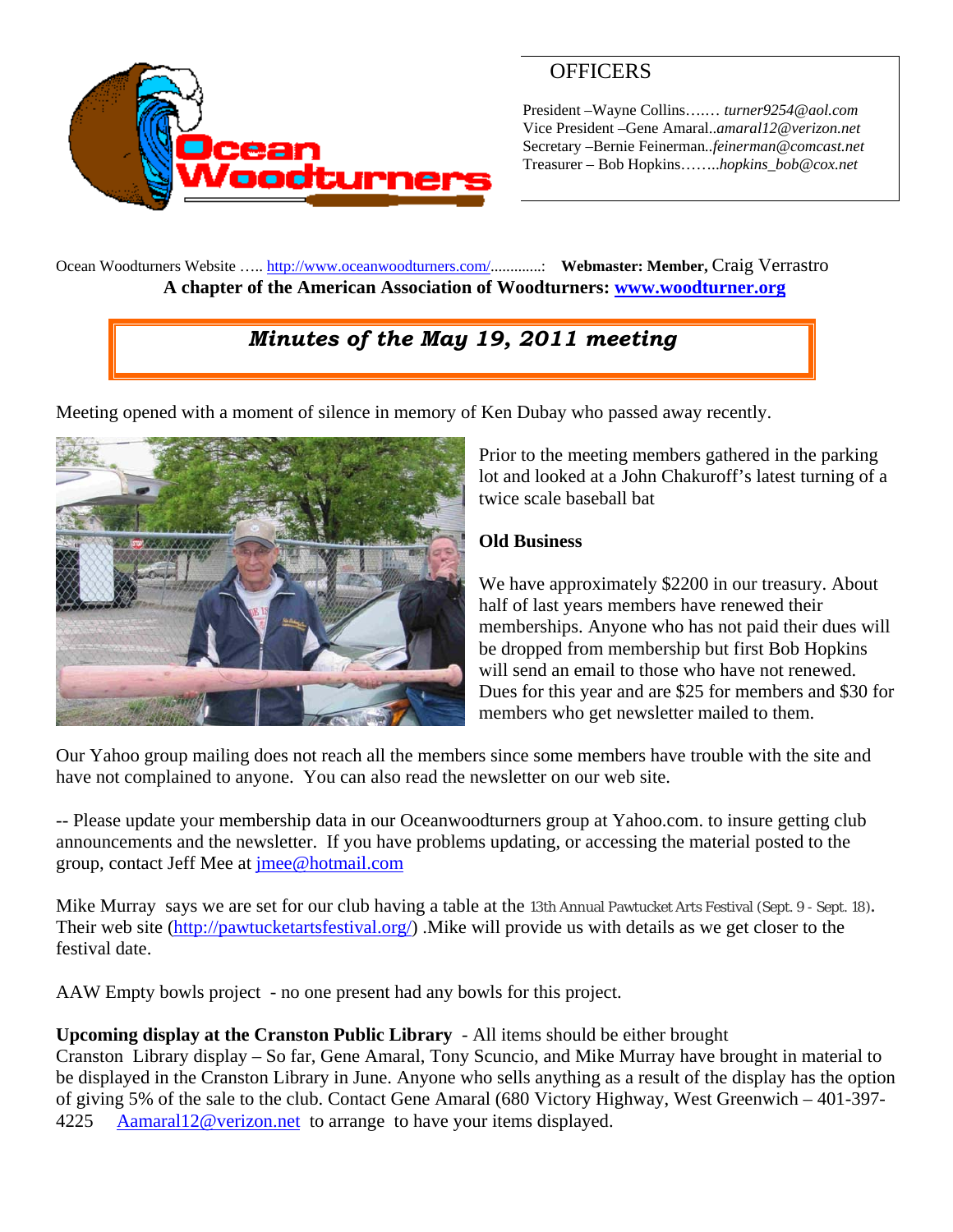Here are some photos of Mike Murray's library entries.





Cherry Burl bowl with Turquoise inlay. Spalted Maple hollow

forms one with Turquoise inlay and silver leaf

dyed Tiger Maple hollow form w/silver leaf and w/collar&finial

Pictures of the other library entries will be in a later newsletter

#### **New Business**

**Veterans cane project** – Joe Doran spoke about finding a source for Tulip Poplar wood blanks for making canes to give to injured veterans of the post 9-11 era. Ray Johnson of the Mystic Woodcarvers is coordinating the making of carved canes and needs an inexpensive source for wood to turn into cane shafts. The shaft may be carved with the recipients particulars. Shaft blanks should be 2" x 2" x 36" long.

<http://www.eaglecane.com/ftp.eaglecane/Welcome.html>explains the thinking behind the canes and some history of how the project grew. <http://www.eaglecane.com/ftp.eaglecane/Tutorials.html> has information on making the canes. Some guidelines from the Eagle cane project is part of the emailed newsletter

**Club web site** Craig Verrastro is taking charge of the club web site from Henry Allsworth. Please send Craig pictures of your turnings.

**Woodturning Safety** – there was a wide ranging discussion on the subject of operating a lathe safely.

On May 4, 2011, Joan Kelly of Memphis, Tennessee, was turning a heavy cedar bowl blank on her lathe. Something happened during that turning that caused her bowl blank to shatter, pieces striking her in the face and forehead. She died two weeks later and a memorial fund has been set up in her name. There is a story about her and her turnings at [http://woodturnersamerica.com/inde](http://woodturnersamerica.com/inde%20x.php?option=com_content&view=article&id=142:joan-kelly&catid=43:on-the-cover-current) [x.php?option=com\\_content&view=article&id=142:joan-kelly&catid=43:on-the-cover-current](http://woodturnersamerica.com/inde%20x.php?option=com_content&view=article&id=142:joan-kelly&catid=43:on-the-cover-current)

 In subsequent discussion groups on the web, another woodturner reported that he was injured while turning an 18" Hickory bowl at 2000 RPM. The tenon of the bowl remained in the chuck but the bowl shattered. His UVEX Bionic face shield shattered, he was knocked down and went to the ER with a shattered upper and lower jaws plus assorted bruises. Some people suggest that the maximum speed for turning is about 9000/diameter (in inches) rpm.

It was pointed out that we should wear dust protection gear when turning, sanding, or sharpening to avoid contaminating our lungs with small particles. <http://www.leonardsafety.com/>is the web site for a company that sells industrial safety equipment of all types that is located at 253 Waterman Avenue, East Providence, RI 02914-3524, (401) 434-4660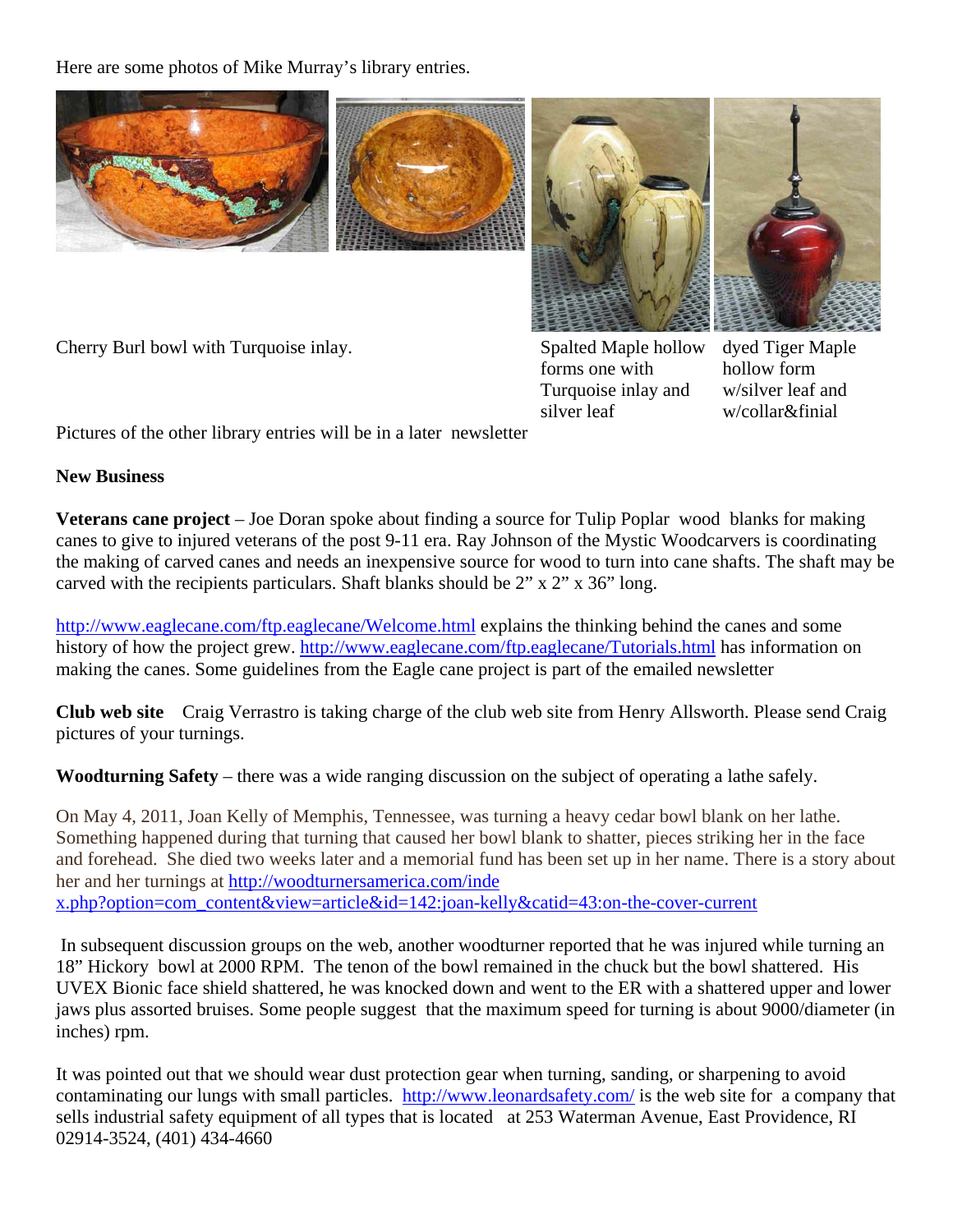#### **Show and Tell**

We ran out of time for Show and Tell. There were some items brought in to be shown,







Charles Hockenson holding his laminated peppermill of Redheart, Osage Orange & Maple

Joe Sheppard holding a small Ash hollowform

#### **Demonstration**

Ian Manley demonstrated making tool holders from brass fittings





Alternate approach using Compression fitting which can slip if there is a catch

Ian Manley Using the tailstock to center the adapter in the chuck

Using Tailstock drill to drill the shaft clearance hole





Reducing couplers with nipples and setscrew



Harbor Freight HSS tool bit assortment